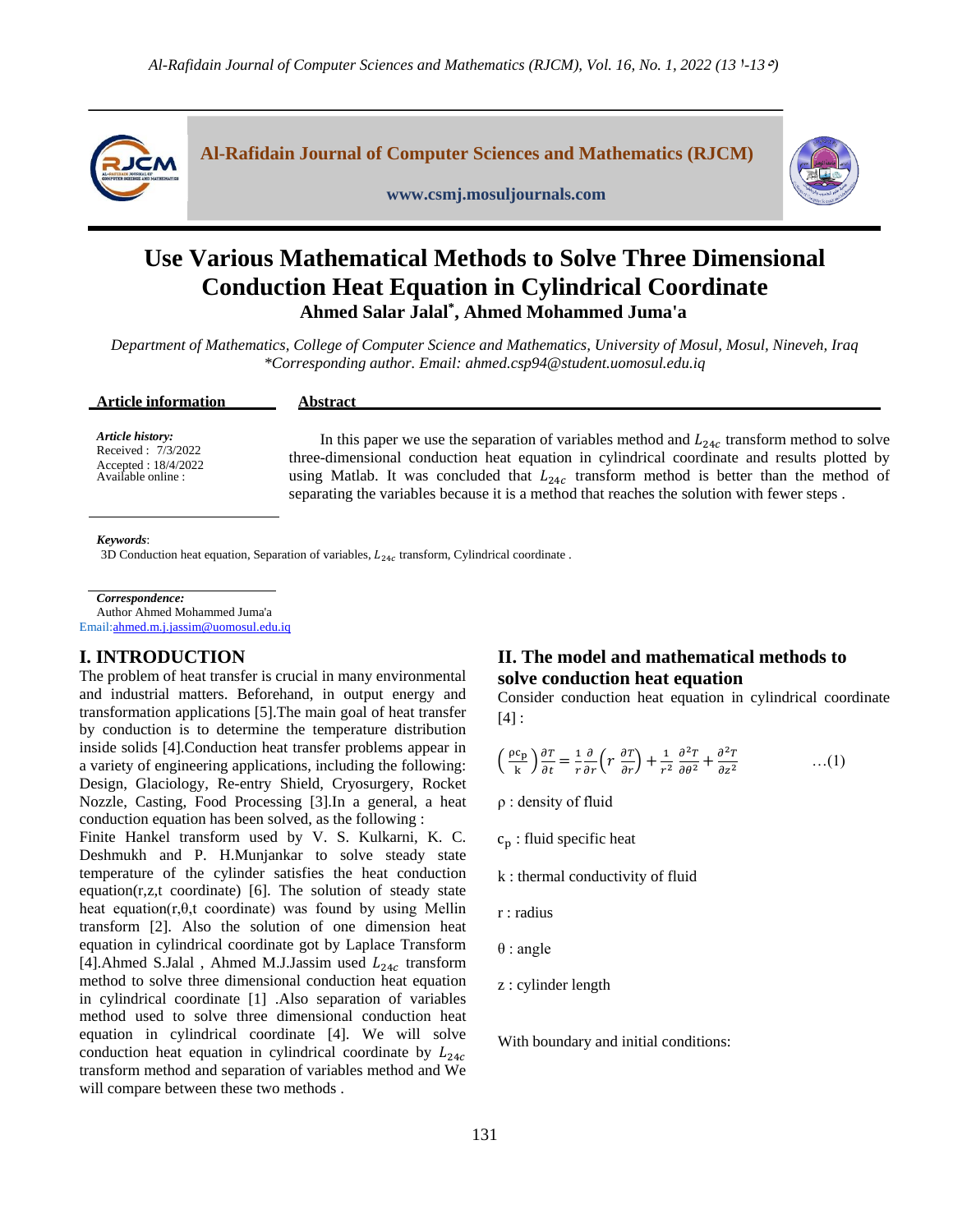$$
T(a, \theta, z, t) = 0, T(r, 0, z, t) = 0, T(r, \frac{\pi}{2}, z, t)
$$
  
=  $T_1$ ,  $T(r, \theta, 0, t) = 0$ ,  $T(r, \theta, b, t)$   
= 0,  $T(r, \theta, z, 0) = T_2$ 

$$
0 < r \le a \,, 0 \le z \le b \,, 0 \le \theta \le \frac{\pi}{2} \,, t \ge 0 \,,
$$
\n
$$
T_1 \,, T_2 = \text{constants}
$$

We will use the following methods to solve  $(1)$ :

(i) Separation of variables method [4]:

By using separation of variables :

$$
T(r, \theta, z, t) = \phi(r, \theta, z). f(t) \qquad \qquad \dots (2)
$$

Substitution (2) in (1) we get :

$$
\left(\frac{\rho c_p}{k}\right)\phi f' = \left(\frac{1}{r}\frac{\partial}{\partial r}\left(r\frac{\partial \phi}{\partial r}f\right) + \frac{1}{r^2}\frac{\partial^2 \phi}{\partial \theta^2}f + \frac{\partial^2 \phi}{\partial z^2}f\right)
$$

Divide both sides by  $f$  :

$$
\left(\frac{\rho c_p}{k}\right)\left(\frac{f'}{f}\right) = \left(\frac{1}{r}\frac{\partial}{\partial r}\left(r\frac{\partial \phi}{\partial r}\right) + \frac{1}{r^2}\frac{\partial^2 \phi}{\partial \theta^2} + \frac{\partial^2 \phi}{\partial z^2}\right)\frac{1}{\phi}
$$

By equal the above equation to negative term  $-\lambda^2$ :

$$
f' + \frac{\lambda^2 k}{\rho c_p} f = 0 \quad t \ge 0 \tag{3}
$$

$$
\frac{1}{r}\frac{\partial}{\partial r}\left(r\frac{\partial\phi}{\partial r}\right) + \frac{1}{r^2}\frac{\partial^2\phi}{\partial\theta^2} + \frac{\partial^2\phi}{\partial z^2} = -\lambda^2\phi \qquad , 0 < r \le a, 0
$$

$$
\le \theta \le \frac{\pi}{2}, \qquad 0 \le z \le b \qquad \qquad ...(4)
$$

Assume that:

 $\phi(r, \theta, z) = R(r) Q(\theta) Z(z)$ 

Substitution value of  $\phi(r, \theta, z)$  in (4) we get :

$$
\frac{(r R')'}{r R} + \frac{Q''}{r^2 Q} + \frac{Z''}{Z} = -\lambda^2
$$

Now let that :

$$
\frac{(r R')'}{r R} = -\beta^2 , \frac{\varrho''}{\varrho} = -\mu^2 , \frac{z''}{z} = -\nu^2 ,
$$
  

$$
-\beta^2, -\mu^2, -\nu^2 : \text{negative terms}
$$

After simplify we get :

$$
(r R')' - \frac{\mu^2}{r} R + \beta^2 rR = 0,
$$
  
0 < r \le a, R(a) = 0 \t ... (5)

Which is Bessel's equation .

$$
Q'' + \mu^2 Q = 0 , \qquad 0 \le \theta \le \frac{\pi}{2}, Q(0) = 0, Q\left(\frac{\pi}{2}\right)
$$
  
=  $T_1$  ... (6)

$$
Z'' + v^2 Z = 0, 0 \le z \le b, Z(0) = 0, Z(b) = 0
$$
...(7)

The solution of  $(3)$ , $(5)$ , $(6)$  and  $(7)$  are :

$$
f(t) = e^{\frac{-\lambda^2 kt}{\rho c_p}}
$$
  
\n
$$
R(r) = J_{\mu} \left( \frac{j_{mn}}{a} r \right) , j_{mn} : nth \text{ zero of } J_{\mu}(\beta r) ,
$$
  
\n
$$
m = 0, 1, ..., \qquad n = 1, 2, ...
$$

 $J_\mu(\beta r)$ : Bessel function of order  $\mu$  of the first kind .

$$
Q(\theta) = \frac{T_1}{\sin(mc_1\pi)} \sin(2mc_1\theta) \qquad , m = 1, 2, \dots \qquad ,
$$
  

$$
0 < c_1 \le 2
$$
  

$$
Z(z) = \sin\left(\frac{n\pi}{b}z\right) \qquad , \qquad n = 1, 2, \dots
$$
  

$$
\lambda_{mn}^2 = v_n^2 + \beta_{mn}^2
$$

Substitution above solutions in (2) we get :

$$
T(r, \theta, z, t)
$$
  
=  $J_{\mu} \left( \frac{j_{mn}}{a} r \right) \cdot \frac{T_1}{\sin(mc_1 \pi)} \sin(2mc_1 \theta) \cdot \sin\left( \frac{n\pi}{b} z \right) \cdot e^{\frac{-\lambda^2 k t}{\rho c_p}}$   
for  $m = 1, 2, ..., n = 1, 2, ..., 0 < c_1 \le 2$ ,  
 $\lambda_{mn}^2 = v_n^2 + \beta_{mn}^2$ 

Which is solution of equation (1) .

(ii)  $L_{24c}$  transform method [1]:

 $L_{24c}$  transform method is defined by :

$$
L_{24c}(f(r,\theta,z,t)) = \int_{0}^{\infty} \int_{0}^{\infty} \int_{0}^{\pi/2} \int_{0}^{\infty} (r^2 sin\theta cos\theta z t)
$$

 $e^{-r^2(p^2cos^2\theta+q^2sin^2\theta)}e^{-v^2z^2-s^2t^2}f(r,\theta,z,t) \; r dr \; d\theta \; dz \; dt$ 

 $p, q, v$ , s are parameters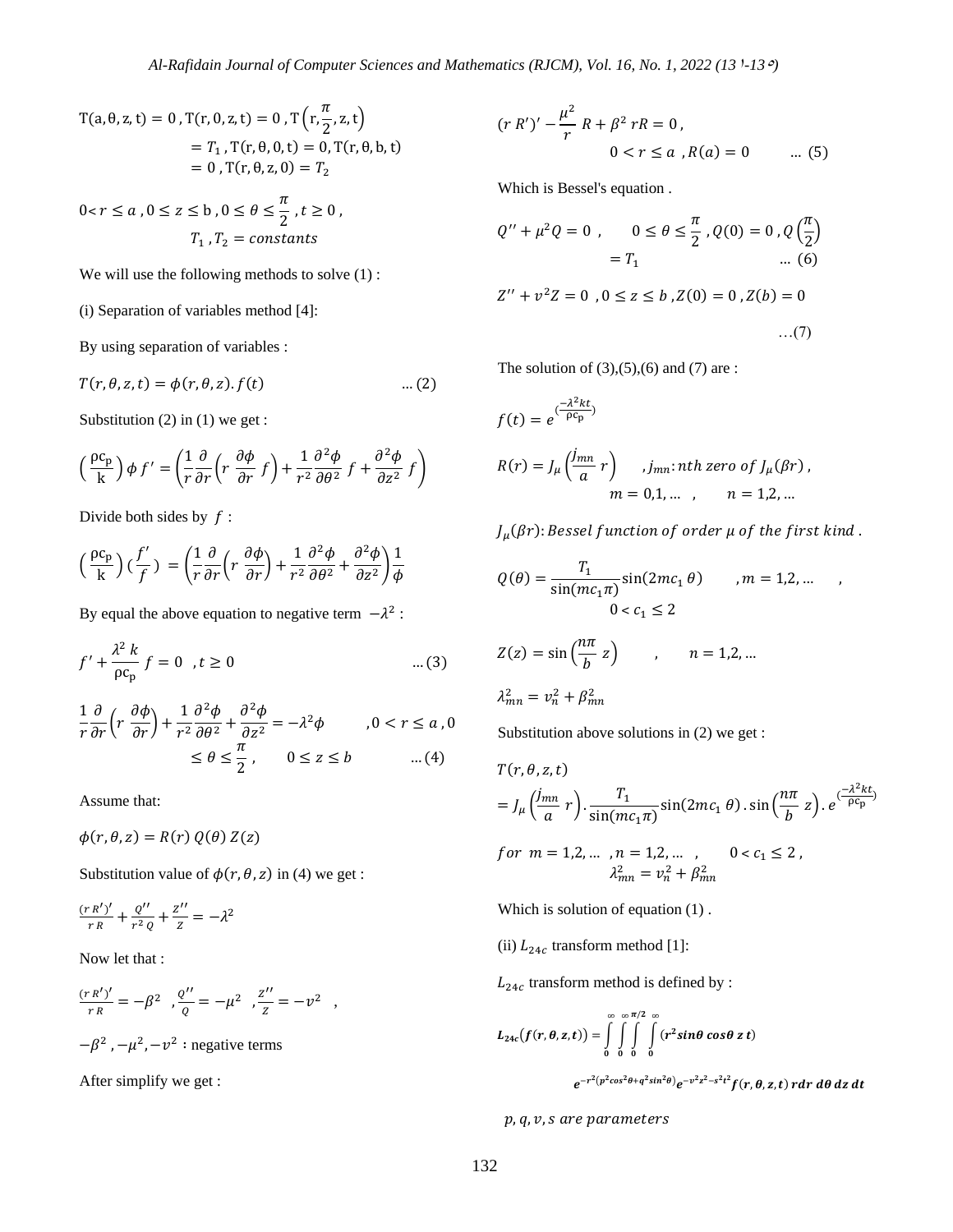By take  $L_{24c}$  to equation (1):

$$
\left(\frac{\rho c_p}{k}\right) L_{24c} \left[\frac{\partial T}{\partial t}\right] = L_{24c} \left[\frac{1}{r} \frac{\partial}{\partial r} \left(r \frac{\partial T}{\partial r}\right)\right] + L_{24c} \left[\frac{1}{r^2} \frac{\partial^2 T}{\partial \theta^2}\right] + L_{24c} \left[\frac{\partial^2 T}{\partial z^2}\right]
$$

We get :

$$
L_{24c}[4r^{2}((p^{2}cos^{2}\theta + q^{2}sin^{2}\theta)^{2}T)]
$$
  
\n
$$
- L_{24c}[8(p^{2}cos^{2}\theta + q^{2}sin^{2}\theta)T]
$$
  
\n
$$
- L_{24c}[6(p^{2}cos^{2}\theta + q^{2}sin^{2}\theta)T] + L_{24c}[6(\frac{1}{r^{2}})T]
$$
  
\n
$$
+ L_{24c}[2(p^{2}cos^{2}\theta + q^{2}sin^{2}\theta)T]
$$
  
\n
$$
- L_{24c}[(\frac{2}{r^{2}})T] + L_{24c}[(4sin^{2}\theta cos^{2}\theta(p^{2} - q^{2})^{2})T]
$$
  
\n
$$
- L_{24c}[6(p^{2} - q^{2})sin^{2}\theta T]
$$
  
\n
$$
+ L_{24c}[6(p^{2} - q^{2})cos^{2}\theta T] + (\frac{1}{2q^{2}})(\frac{1}{2v^{2}})(\frac{1}{2s^{2}})T(\frac{\pi}{2})
$$
  
\n
$$
- L_{24c}[4(\frac{1}{r^{2}})T]
$$
  
\n
$$
+ L_{24c}[4z^{2}v^{4}T] - L_{24c}[4v^{2}T] - L_{24c}[2v^{2}T]
$$
  
\n
$$
= L_{24c}[2s^{2}(\frac{\rho c_{p}}{k})tT]
$$
  
\n
$$
- L_{24c}[(\frac{1}{t})(\frac{\rho c_{p}}{k})T]
$$

After simplicity and applying initial and boundary condition we get :

$$
L_{24c}\left[2r^{2}(\frac{1}{p^{2}})((p^{2}cos^{2}\theta + q^{2}sin^{2}\theta)^{2} T)\right]
$$
  
\n
$$
-L_{24c}\left[(\frac{4}{p^{2}})(p^{2}cos^{2}\theta + q^{2}sin^{2}\theta) T\right]
$$
  
\n
$$
-L_{24c}\left[(\frac{3}{p^{2}})(p^{2}cos^{2}\theta + q^{2}sin^{2}\theta) T\right] + L_{24c}\left[(\frac{3}{p^{2}})(\frac{1}{r^{2}}) T\right]
$$
  
\n
$$
+L_{24c}\left[(\frac{1}{p^{2}})(p^{2}cos^{2}\theta + q^{2}sin^{2}\theta) T\right] - L_{24c}\left[(\frac{1}{p^{2}})(\frac{1}{r^{2}}) T\right]
$$
  
\n
$$
+L_{24c}\left[(\frac{1}{p^{2}})(2sin^{2}\theta cos^{2}\theta)(p^{2} - q^{2})^{2}) T\right]
$$
  
\n
$$
-L_{24c}\left[(\frac{3}{p^{2}})(p^{2} - q^{2})cos^{2}\theta T\right] - L_{24c}\left[(\frac{2}{p^{2}})(\frac{1}{r^{2}}) T\right]
$$
  
\n
$$
+L_{24c}\left[(\frac{2}{p^{2}})z^{2}v^{4} T\right]
$$
  
\n
$$
-L_{24c}\left[(\frac{2}{p^{2}})v^{2} T\right]
$$
  
\n
$$
-L_{24c}\left[(\frac{1}{p^{2}})v^{2} T\right] - L_{24c}\left[s^{2}(\frac{\rho c_{p}}{k})(\frac{1}{p^{2}}) t T\right]
$$
  
\n
$$
+L_{24c}\left[(\frac{1}{t})(\frac{1}{2p^{2}})^{2} T\right] - L_{24c}\left[s^{2}(\frac{\rho c_{p}}{k})(\frac{1}{p^{2}})^{2} T\right]
$$
  
\n
$$
+L_{24c}\left[(\frac{1}{t})(\frac{1}{2p^{2}})^{2} (\frac{\rho c_{p}}{k}) T\right] = -\left(\frac{T(\frac{\pi}{2})}{(2s^{2})(2v^{2})(2q^{2})(2p^{2})}\right)
$$

 $\left[2r^2\right(\frac{1}{2}\right]$  $\frac{1}{p^2}$ ) ((p<sup>2</sup>cos<sup>2</sup>θ + q<sup>2</sup>sin<sup>2</sup>θ)<sup>2</sup> T)  $-\left[\frac{4}{\sqrt{3}}\right]$  $\frac{1}{p^2}$ ) (p<sup>2</sup>cos<sup>2</sup>θ + q<sup>2</sup>sin<sup>2</sup>θ) T  $\left[ \left( \frac{3}{2} \right)$  $\left[\frac{3}{p^2}\right]$  (p<sup>2</sup>cos<sup>2</sup> $\theta$  + q<sup>2</sup>sin<sup>2</sup> $\theta$ ) T $\left[\frac{3}{p^2}\right]$  $\frac{3}{p^2}$ ) $\left(\frac{1}{r^2}\right)$  $\frac{1}{r^2}$  T  $+ 1 (\frac{1}{2})$  $\frac{1}{p^2}$ ) (p<sup>2</sup>cos<sup>2</sup>θ + q<sup>2</sup>sin<sup>2</sup>θ) T $\left[-\left(\frac{1}{p^2}\right)\right]$  $\frac{1}{p^2}\Big) \Big(\frac{1}{r^2}$  $\frac{1}{r^2}$   $T$  $+$  $\left[$  $\frac{1}{2}\right]$  $\frac{1}{p^2}$ ) (2sin<sup>2</sup> $\theta$  cos<sup>2</sup> $\theta$ ( $p^2 - q^2$ )<sup>2</sup>) T  $-\left[\frac{3}{2}\right]$  $\frac{3}{p^2}$   $\left(p^2 - q^2\right)$ sin<sup>2</sup> $\theta$  T  $+$   $\left[ \left( \frac{3}{2} \right)$  $\left(\frac{3}{p^2}\right)(p^2-q^2)\cos^2\theta T\right]-\left[\left(\frac{2}{p^2}\right)$  $\frac{2}{p^2}\Big)\Big(\frac{1}{r^2}$  $\left[\frac{1}{r^2}\right)T\right]+\left[\left(\frac{2}{p^2}\right)$  $\left[\frac{2}{p^2}\right]z^2v^4T$  $-\left[\frac{2}{\sqrt{2}}\right]$  $\left[\frac{2}{p^2}\right]v^2T\right]-\left[\left(\frac{1}{p^2}\right)$  $\left[\frac{1}{p^2}\right]v^2T\right]-\left[s^2\left(\frac{\rho c_p}{k}\right)\right]$  $\left(\frac{c_p}{k}\right)$  $\left(\frac{1}{p^2}\right)$  $\frac{1}{p^2}$ ) t T  $\left| \frac{1}{p^2} \right|$ +  $\left| \left( \frac{1}{1} \right) \right|$  $\frac{1}{t}$ )  $\left(\frac{1}{2p}\right)$  $rac{1}{2p^2}$ )  $\left(\frac{\rho c_p}{k}\right)$  $\left[\frac{\text{c}_{\text{p}}}{\text{k}}\right]T$  =  $-L_{24c}^{-1}$  $T\left(\frac{\pi}{2}\right)$  $\frac{\pi}{2}$  $\frac{(2y^2)(2y^2)(2q^2)(2p^2)}{(2s^2)(2q^2)(2p^2)}$ The above equation reduce to:

$$
T[(\frac{2r^2}{p^2})(p^2\cos^2\theta + q^2\sin^2\theta) - \frac{6}{p^2}(p^2\cos^2\theta + q^2\sin^2\theta) +
$$
  
\n
$$
\frac{2}{p^2}\sin^2\theta\cos^2\theta(p^2 - q^2)^2 + \frac{3}{p^2}(p^2 - q^2)\cos2\theta + \frac{2}{p^2}z^2v^4 -
$$
  
\n
$$
3(\frac{1}{p^2})v^2 - \frac{s^2}{p^2}(\frac{\rho c_p}{k})t + (\frac{\rho c_p}{k})\frac{1}{2p^2t}] =
$$
  
\n
$$
-L_{24c}^{-1}\left(\frac{T(\frac{\pi}{2})}{(2s^2)(2v^2)(2q^2)(2p^2)}\right)
$$

And finally we get :

$$
T = T(r, \theta, z, t) = -T_1 / \left[ \frac{2r^2}{p^2} \right] (p^2 \cos^2 \theta + q^2 \sin^2 \theta) - \frac{6}{p^2} (p^2 \cos^2 \theta + q^2 \sin^2 \theta) + \frac{2}{p^2} \sin^2 \theta \cos^2 \theta (p^2 - q^2)^2 + \frac{3}{p^2} (p^2 - q^2) \cos 2\theta + \frac{2}{p^2} z^2 v^4 - 3 \left( \frac{1}{p^2} \right) v^2 - \frac{s^2}{p^2} \left( \frac{\rho c_p}{k} \right) t + \left( \frac{\rho c_p}{k} \right) \frac{1}{2p^2 t} ]
$$

Which is also solution of equation (1) .

## **III. Results**

By using Matlab we get the following illustrations which explain the solution of equation (1) :

Take  $L_{24c}^{-1}$  to the above equation: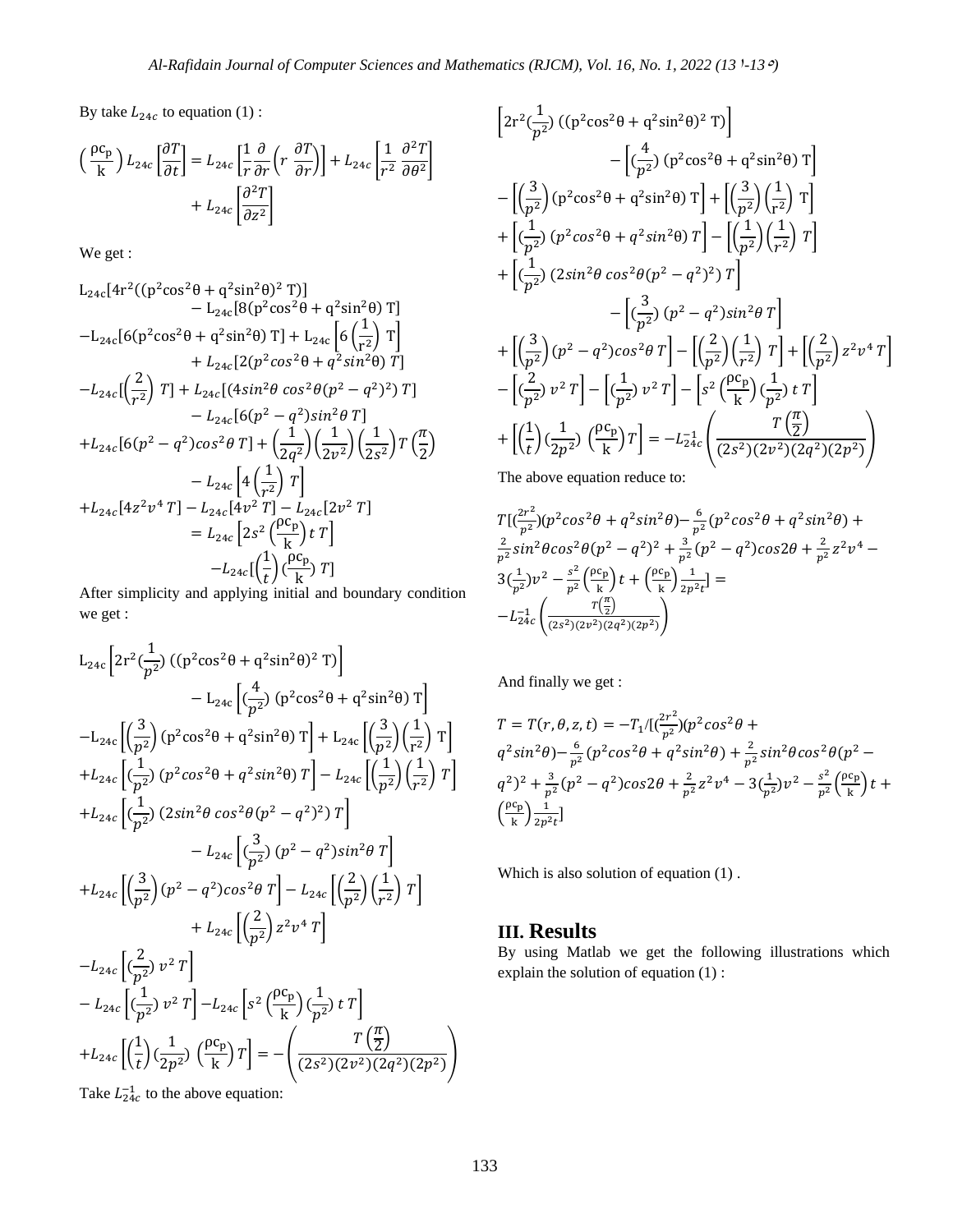

(1-1) Figure shows distribution of temperature by using Separation of Variables method for T(r,  $\theta$ ,z,t), r=1:10,  $\theta$  =  $9^o$ , z=1:10, t=0.



(1-2) Figure shows distribution of temperature by using Separation of Variables method for T(r,  $\theta$ ,z,t), r=1:10,  $\theta$  =  $45^{\circ}$ , z=1:10, t=0.



(1-3) Figure shows distribution of temperature by using Separation of Variables method for T(r,  $\theta$ ,z,t), r=1:10,  $\theta$  =  $90^o$ , z=1:10, t=0.



(1-4) Figure shows distribution of temperature by using  $L_{24c}$ transform method for  $T(r, \theta, z,t)$ , r=1:10,  $\theta = 9^{\circ}$ , z=1:10,  $t=0.01$ .